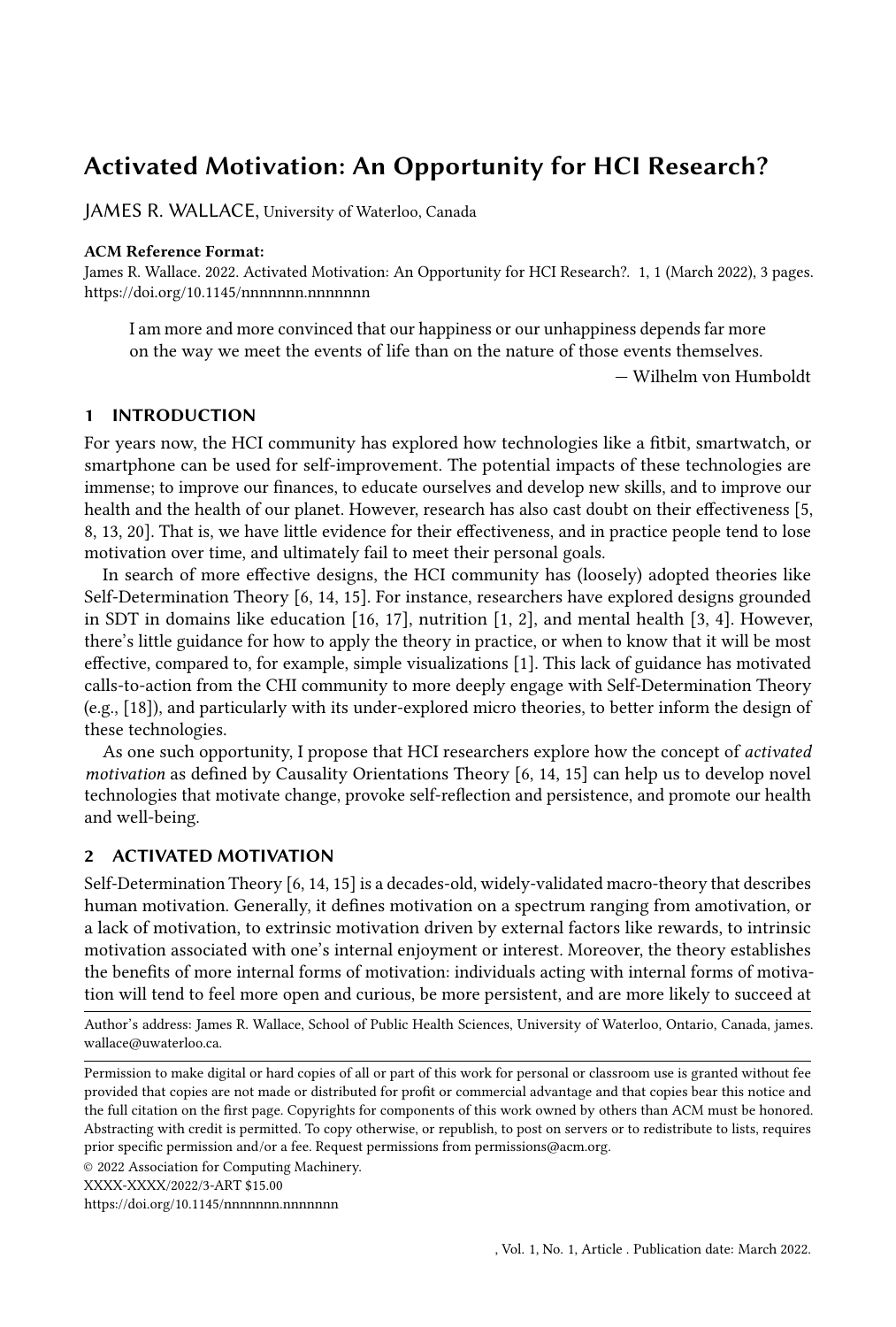difficult tasks [\[7,](#page-2-15) [14,](#page-2-6) [15\]](#page-2-7). Indeed, these concepts have been widely validated, and have been shown to provide a practical framework for technology design [\[9\]](#page-2-16). However, researchers have also argued that current engagement with the theory is shallow [\[11,](#page-2-17) [12\]](#page-2-18), particularly in regards to the concepts described in Self-Determination Theory's 'micro-theories' [\[9\]](#page-2-16).

Causality Orientations Theory [\[6,](#page-2-5) [14,](#page-2-6) [15\]](#page-2-7), one such micro-theory, describes how an individual's motivation shapes their behaviour. It defines three orientations that individuals take on in pursuit of a goal: those with autonomy orientation are driven by internal factors like their own interests and opportunities for growth; those with controlled orientation are driven by external contingencies and power structures; and those with impersonal orientation are driven by the need to avoid negative consequences like performance anxiety or failure [\[14\]](#page-2-6). Like the benefits associated with more internal motivation, individuals who are autonomously oriented will tend to perform better, invest more effort, be more persistent, and enjoy a task more than those with controlled or impersonal orientations [\[10\]](#page-2-19). These traits have been found to translate to concrete outcomes like task time, effort, and performance in experimental settings [\[7,](#page-2-15) [19\]](#page-2-20).

Critically, the psychology literature has also shown that an individual's orientation can be primed, through environmental messaging like text, music, or images — an effect called activated motivation [\[19\]](#page-2-20). That is, individuals can be prompted to take on an autonomy orientation for a task, and in doing so also take on its many benefits. Activated motivation has been demonstrated in experimental, short-term contexts for a wide range of activities, including education, sports training, and medicine adherence [\[7,](#page-2-15) [19\]](#page-2-20). However, it's not clear how priming can be implemented in the interactive computer systems people use on a daily basis for self-improvement, and so the potential benefits of activated motivation remain unexplored.

## 3 NEXT STEPS

To explore how activated motivation can inform HCI research, I propose the following:

- 1. Replication To date, studies have largely focused on non-technical interventions. We should therefore replicate those studies from the literature, and develop an understanding of how they can be integrated into modern technologies like fitness trackers and food tracking apps, and then quantify how well effects transfer to those contexts. These replications will also provide a baseline from which we can assess the effectiveness of different implementations, and determine where HCI should focus its efforts moving forward.
- 2. Extension We should then extend those findings to novel technologies like wearables and augmented and virtual reality. These technologies provide new opportunities and mechanisms through which activated motivation may be applied. For instance, physiological or location data from wearables may enable us to personalize interventions and improve their efficacy. Augmented or virtual reality may provide useful mechanisms for integrating interventions with an individual's surroundings.
- 3. Synthesis Finally, we should consolidate this research into guidance for HCI practitioners. Specifically, there is a need to develop tools that help determine for when and how activated motivation can be most effectively applied, like standard GUI elements, software design patterns, and working examples that makes this research actionable by developers.